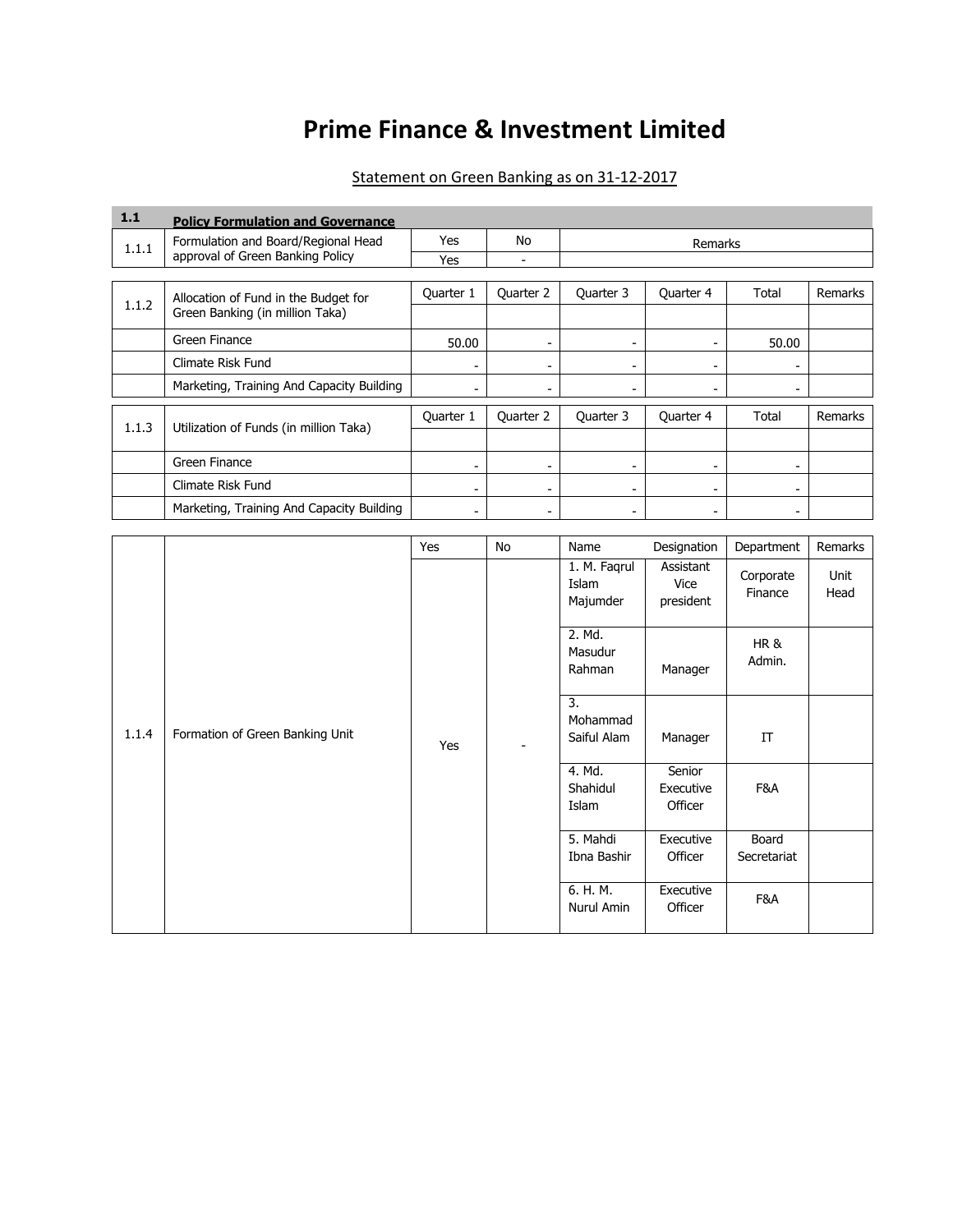|       | No. of Projects applicable for<br>1.2.1<br>Environmental Due Dilligence (EDD) |                                             | Quarter 1               | Quarter 2                         | Quarter 3      | Quarter 4                | Total     | Remarks               |
|-------|-------------------------------------------------------------------------------|---------------------------------------------|-------------------------|-----------------------------------|----------------|--------------------------|-----------|-----------------------|
|       |                                                                               |                                             | 51                      | 32                                | 28             | 22                       | 133       |                       |
|       | Risk Rating)                                                                  | No. of Projects Rated (Environmental        | 51                      | 32                                | 28             | 22                       | 133       | All<br>projects       |
| 1.2.2 |                                                                               | Low                                         | 49                      | 31                                | 28             | 22                       | 130       | are rated<br>under    |
|       |                                                                               | Moderate                                    | 2                       | 1                                 | $\overline{a}$ | $\overline{\phantom{a}}$ | 3         | both EDD              |
|       | High                                                                          |                                             | $\overline{a}$          | $\overline{\phantom{0}}$          | $\overline{a}$ | $\overline{\phantom{a}}$ |           | & sector<br>specific. |
|       |                                                                               | <b>Total Number</b>                         | 82                      | 92                                | 114            | 86                       | 374       |                       |
|       |                                                                               | Low                                         | 80                      | 91                                | 114            | 86                       | 371       |                       |
|       |                                                                               | Moderate                                    | 2                       | 1                                 |                |                          | 3         |                       |
|       |                                                                               | High                                        |                         | $\overline{\phantom{a}}$          |                |                          |           |                       |
|       |                                                                               | Total Amount Disbursed (in<br>million Taka) | 1,523.03                | 848.25                            | 974.77         | 826.25                   | 4,172.30  |                       |
| 1.2.3 | Rated<br>Projects                                                             | Low                                         | 1,518.43                | 842.25                            | 974.77         | 826.25                   | 4,161.70  |                       |
|       | financed                                                                      | Moderate                                    | 4.60                    | 6.00                              |                |                          | 10.60     |                       |
|       |                                                                               | High                                        |                         |                                   |                |                          |           |                       |
|       |                                                                               |                                             |                         | Loan Classified as of Quarter End |                |                          |           |                       |
|       |                                                                               |                                             | <b>UC</b><br>(Standard) | <b>SMA</b>                        | SS             | DF                       | <b>BL</b> |                       |
|       |                                                                               | No. of Projects                             | 324                     | 8                                 | 4              | 1                        |           |                       |
|       |                                                                               | Amount(in million Taka)                     | 2,890.43                | 54.74                             | 63.32          | 0.62                     |           |                       |

#### **1.2 Incorporation of Environmental Risk in Core Risks Management (CRM)**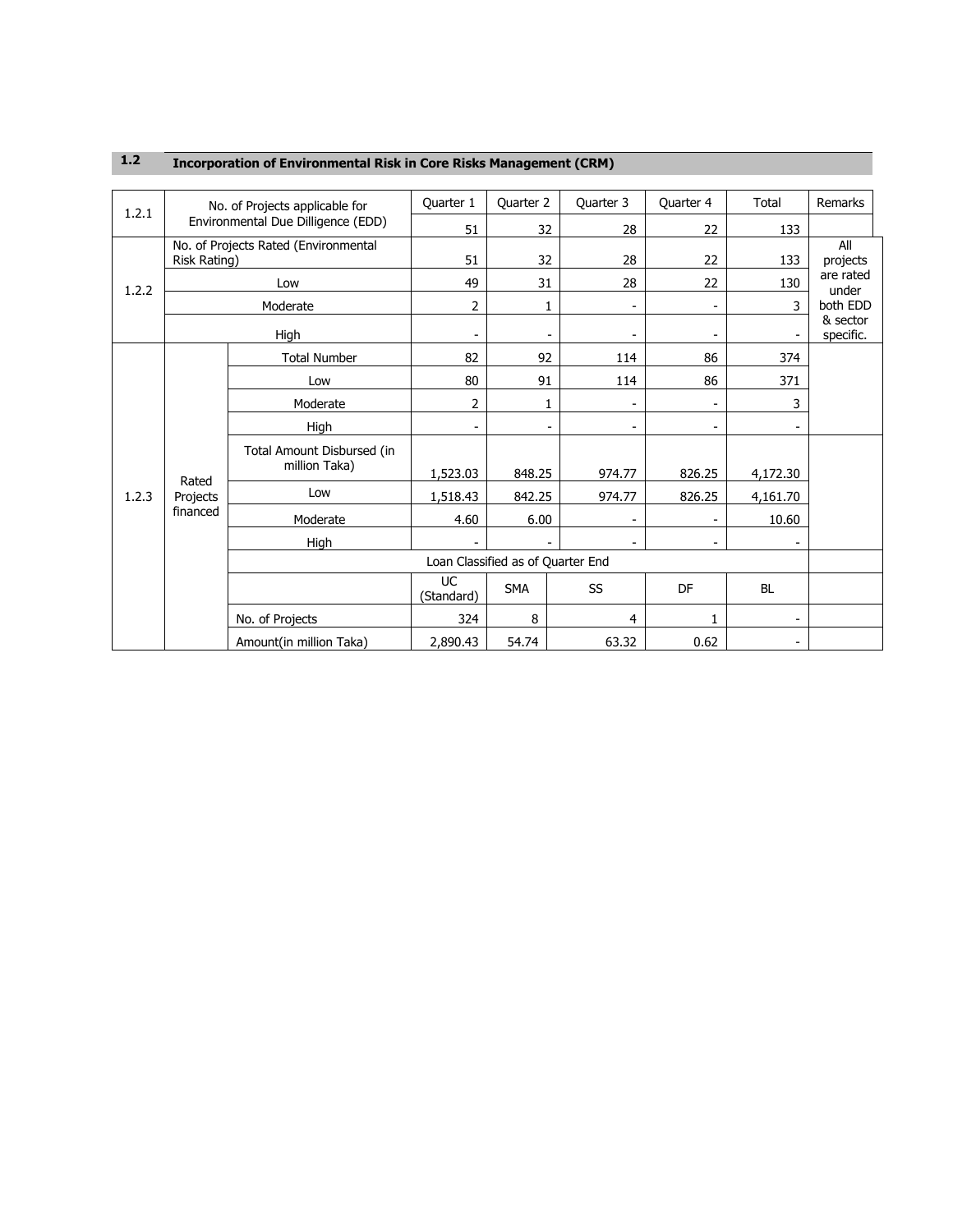| 1.3                                                                   |                                                                     | <b>Intiating In-house Environmental Management</b>                                         |                                |                          |                          |                                                    |                          |         |
|-----------------------------------------------------------------------|---------------------------------------------------------------------|--------------------------------------------------------------------------------------------|--------------------------------|--------------------------|--------------------------|----------------------------------------------------|--------------------------|---------|
|                                                                       |                                                                     |                                                                                            | Quarter 1                      | Quarter 2                | Quarter 3                | Quarter 4                                          | Total                    | Remarks |
| 1.3.1                                                                 |                                                                     | No. of Branches and Booths (Data in each<br>quarter will reflect the cumulative figure)    | 5                              | 5                        | 5                        | 5                                                  | 5                        |         |
| 1.3.2                                                                 | (Data in each quarter will reflect the<br>cumulative figure)        | No. of Branches powered by Solar Energy                                                    | <b>NIL</b>                     | <b>NIL</b>               | <b>NIL</b>               | <b>NIL</b>                                         | <b>NIL</b>               |         |
| 1.3.3                                                                 | figure)                                                             | No. of Booths powered by Solar Energy (Data<br>in each quarter will reflect the cumulative | N/A                            | N/A                      | N/A                      | N/A                                                | N/A                      |         |
|                                                                       |                                                                     |                                                                                            |                                |                          |                          |                                                    |                          |         |
| 1.3.4                                                                 | Introduction of Green Office Guide or<br><b>General Instruction</b> |                                                                                            | Yes                            | No                       |                          | Remarks                                            |                          |         |
|                                                                       |                                                                     |                                                                                            | Yes                            |                          |                          |                                                    |                          |         |
| Pin Points of Green Office Guide or General<br>1.3.5<br>Instruction   |                                                                     |                                                                                            |                                |                          |                          | General instruction given to all of our employees. |                          |         |
| 1.3.6                                                                 | <b>Inventory Details</b>                                            |                                                                                            | Quarter 1                      | Quarter 2                | Quarter 3                | Quarter 4                                          | Total                    | Remarks |
|                                                                       | Consumption of Water (in million Taka)                              |                                                                                            | 0.05                           | 0.03                     | 0.03                     | 0.01                                               | 0.13                     |         |
|                                                                       | Consumption of Paper (in million Taka)                              |                                                                                            | 0.81                           | 0.08                     | 0.08                     | 0.08                                               | 1.05                     |         |
| Electricity<br>Energy Consumption (in<br>Gas<br>miilion Taka)<br>Fuel |                                                                     | 0.28<br>$\overline{\phantom{a}}$<br>0.27                                                   | 0.38<br>$\blacksquare$<br>0.39 | 0.47<br>0.01<br>0.27     | 0.49<br>0.01<br>0.12     | 1.63<br>0.02<br>1.05                               |                          |         |
| 1.3.7                                                                 | Others (Please Specify)                                             |                                                                                            | $\overline{\phantom{a}}$       | $\overline{\phantom{a}}$ | $\overline{\phantom{a}}$ | $\blacksquare$                                     | $\overline{\phantom{a}}$ |         |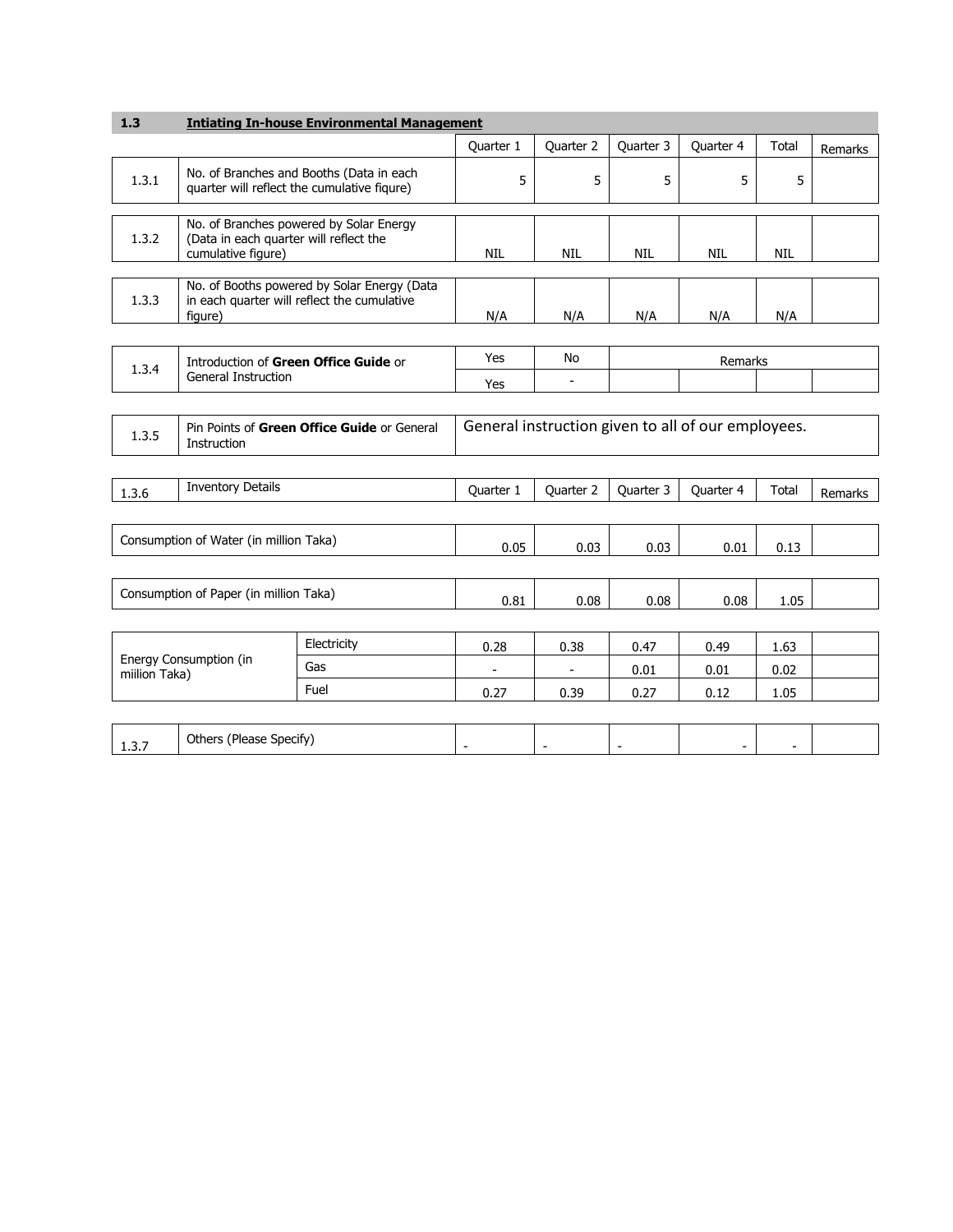## **1 Introducing Green Finance**

|            |                                                                                                             | <b>Amount in million Taka</b> |                          |                |                          |                |                          |                          |                |                          |                          |         |
|------------|-------------------------------------------------------------------------------------------------------------|-------------------------------|--------------------------|----------------|--------------------------|----------------|--------------------------|--------------------------|----------------|--------------------------|--------------------------|---------|
|            |                                                                                                             |                               | Quarter 1                | Quarter 2      |                          |                | Quarter 3                | Quarter 4                |                |                          | Total                    | Remarks |
|            |                                                                                                             | Number                        | Amount                   | Number         | Amount                   | Number         | Amount                   | Number                   | Amount         | Number                   | Amount                   |         |
| <b>ETP</b> | For Installation of ETP<br>(Amount Disbursed)<br>Projects financed<br>having ETP (Full<br>amount disbursed) | ۰<br>۰                        | $\blacksquare$<br>$\sim$ |                | ۰<br>٠                   | ۰<br>÷         | $\overline{\phantom{a}}$ | ۰<br>٠                   | $\overline{a}$ |                          | ٠                        |         |
|            |                                                                                                             |                               |                          |                |                          |                |                          |                          |                |                          |                          |         |
|            | Bio -gas Plant                                                                                              | $\sim$                        | $\sim$                   | $\blacksquare$ | $\sim$                   | ÷.             | ٠                        |                          |                | $\overline{\phantom{a}}$ | $\overline{\phantom{a}}$ |         |
|            |                                                                                                             |                               |                          |                |                          |                |                          |                          |                |                          |                          |         |
|            | Solar Panel/Renewable<br>Energy Plant                                                                       |                               |                          |                | $\overline{\phantom{a}}$ | ÷.             |                          |                          |                |                          |                          |         |
|            |                                                                                                             |                               |                          |                |                          |                |                          |                          |                |                          |                          |         |
|            | <b>Bio-fertilizer Plant</b>                                                                                 | $\overline{\phantom{a}}$      | $\blacksquare$           | $\blacksquare$ | $\overline{\phantom{a}}$ | $\blacksquare$ | ٠                        | $\overline{\phantom{a}}$ | ÷              | $\overline{\phantom{a}}$ | $\overline{\phantom{a}}$ |         |
|            |                                                                                                             |                               |                          |                |                          |                |                          |                          |                |                          |                          |         |
|            | Hybrid Hoffman Kiln (HHK)                                                                                   |                               |                          | ÷.             | $\overline{\phantom{a}}$ |                | ٠                        | ÷                        |                |                          |                          |         |
|            |                                                                                                             |                               |                          |                |                          |                |                          |                          |                |                          |                          |         |
|            | Others (Installation of fire<br>hydrant system)                                                             |                               | $\sim$                   |                | $\overline{\phantom{a}}$ | $\overline{a}$ |                          |                          | ÷              |                          |                          |         |
|            |                                                                                                             |                               |                          |                |                          |                |                          |                          |                |                          |                          |         |
|            | <b>Green Finance at reduce</b><br>rate of interest                                                          |                               |                          |                | ٠                        | $\overline{a}$ |                          |                          |                | ٠                        | ٠                        |         |

| 1.5   | <b>Utilization of Climate Risk Fund</b>                                                   |                          |           |           |           |       |         |  |
|-------|-------------------------------------------------------------------------------------------|--------------------------|-----------|-----------|-----------|-------|---------|--|
|       |                                                                                           | Quarter 1                | Quarter 2 | Quarter 3 | Quarter 4 | Total | Remarks |  |
| 1.5.1 | Fund for part of CSR activities (event)<br>related to Climate Change (in million<br>Taka) | $\overline{\phantom{a}}$ |           | -         |           | -     |         |  |
|       |                                                                                           |                          |           |           |           |       |         |  |
| 1.5.1 | Fund for part of CSR activities (event)<br>related to Climate Change (in million<br>Taka) |                          |           |           |           |       |         |  |

| л. | <b>Introducing Green Marketing</b> |  |
|----|------------------------------------|--|
|    |                                    |  |
|    |                                    |  |

| 1.6.1 | Introduction of Green Banking Products<br>(Please Specify) | Our Marketing Department working on Green Finance Product. |
|-------|------------------------------------------------------------|------------------------------------------------------------|
|       |                                                            |                                                            |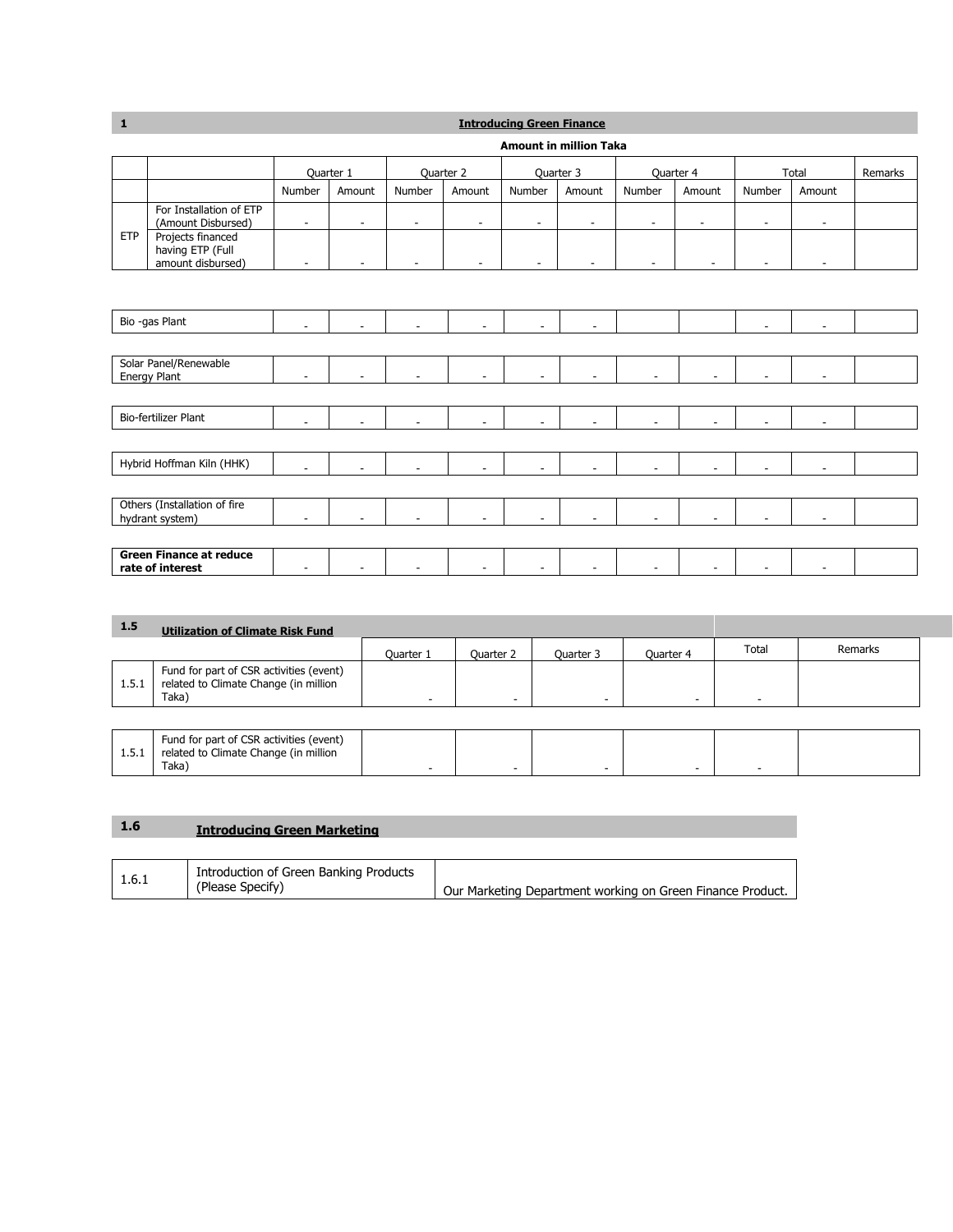# **1.7 Employee Training, Consumer Awareness and Green Event**

|       |                                                                                             | Quarter    | Quarter    | Quarter    | Quarter<br>4 | Total      | Remarks |
|-------|---------------------------------------------------------------------------------------------|------------|------------|------------|--------------|------------|---------|
|       | No. of Training                                                                             | <b>NIL</b> | <b>NIL</b> | NIL        | <b>NIL</b>   | <b>NIL</b> |         |
| 1.7.1 | Programs/Seminars/Workshop/Awareness<br>Programs exclusively conducted for<br>Green Banking |            |            |            |              |            |         |
|       |                                                                                             | NIL        | NIL        | <b>NIL</b> | NIL          | <b>NIL</b> |         |
| 1.7.2 | No. of Participants covered                                                                 | NIL        | NIL        | <b>NIL</b> | NIL          | <b>NIL</b> |         |
|       | Employees                                                                                   | NIL        | NIL        | <b>NIL</b> | NIL          | <b>NIL</b> |         |
|       | Customers                                                                                   | NIL        | NIL        | <b>NIL</b> | NIL          | NIL        |         |
| 1.7.3 | Green Events (Please Secify)                                                                |            | -          |            |              |            |         |

| 1.8                                                                 | <b>Disclosure of Green Banking Activities</b> |     |  |
|---------------------------------------------------------------------|-----------------------------------------------|-----|--|
| Disclosure in                                                       |                                               |     |  |
|                                                                     | Annual Report                                 | No  |  |
|                                                                     | Website                                       | Yes |  |
|                                                                     | Media                                         | Yes |  |
| Preparation of Independent Green Banking &<br>Sustainability Report |                                               | Yes |  |
|                                                                     |                                               |     |  |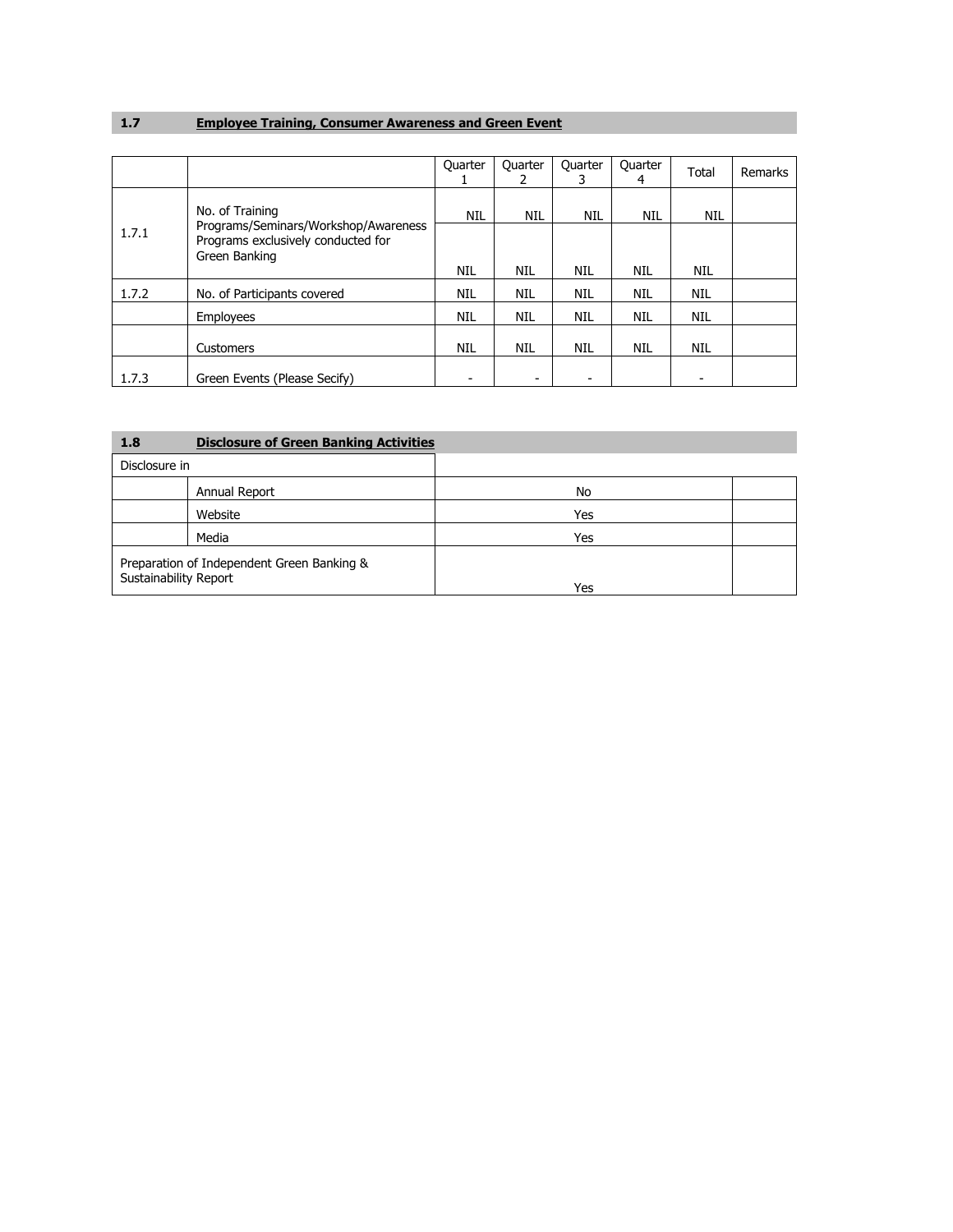#### **2.1 Sector Specific Environment Policy**

|       | Formulation of Sector Specific<br>Environment Policy (Under Phase<br>2) (If yes, please give the pin<br>points in a separate sheet) | Yes           | No | Remarks       |  |
|-------|-------------------------------------------------------------------------------------------------------------------------------------|---------------|----|---------------|--|
| 2.1.1 |                                                                                                                                     | ۰             | No | Under process |  |
| 2.1.2 | Name of the Sectors for which<br><b>Environment Policy Formulated</b>                                                               | Under process |    |               |  |

# **2.2 Green Strategic Planning**

|       | Formulation of Green Strategic                            | Yes                      | No | Remarks       |
|-------|-----------------------------------------------------------|--------------------------|----|---------------|
| 2.2.1 | Planning (If yes, please describe in<br>a separate sheet) | $\overline{\phantom{0}}$ | No | Under process |

### **2.3 Environment Risk Management Plan**

|       | Formulation of Banks Specific                     | Yes | No        | Remarks       |
|-------|---------------------------------------------------|-----|-----------|---------------|
| 2.3.1 | Environment Risk Management<br>Plan and Guideline | -   | <b>NO</b> | Under process |

|                                    | Annexure-1 |
|------------------------------------|------------|
| <b>Progess of Green Finance</b>    |            |
| Prime Finance & Investment limited |            |
| October to December, 2017          |            |

|                                               |                                           |                                                    | (Taka in<br>million)                           |                                                                   |
|-----------------------------------------------|-------------------------------------------|----------------------------------------------------|------------------------------------------------|-------------------------------------------------------------------|
| Total Loan<br><b>Disbursement</b><br>(Funded) | Direct Green<br>Finance<br>(Disbursement) | <b>Indirect Green</b><br>Finance<br>(Disbursement) | <b>Toal Green</b><br>Finance<br>(Disbursement) | Direct Green Finance<br>as % of Total Loan<br><b>Disbursement</b> |
| 846.75                                        | 0.00                                      | 0.00                                               | 0.00                                           | 0.00%                                                             |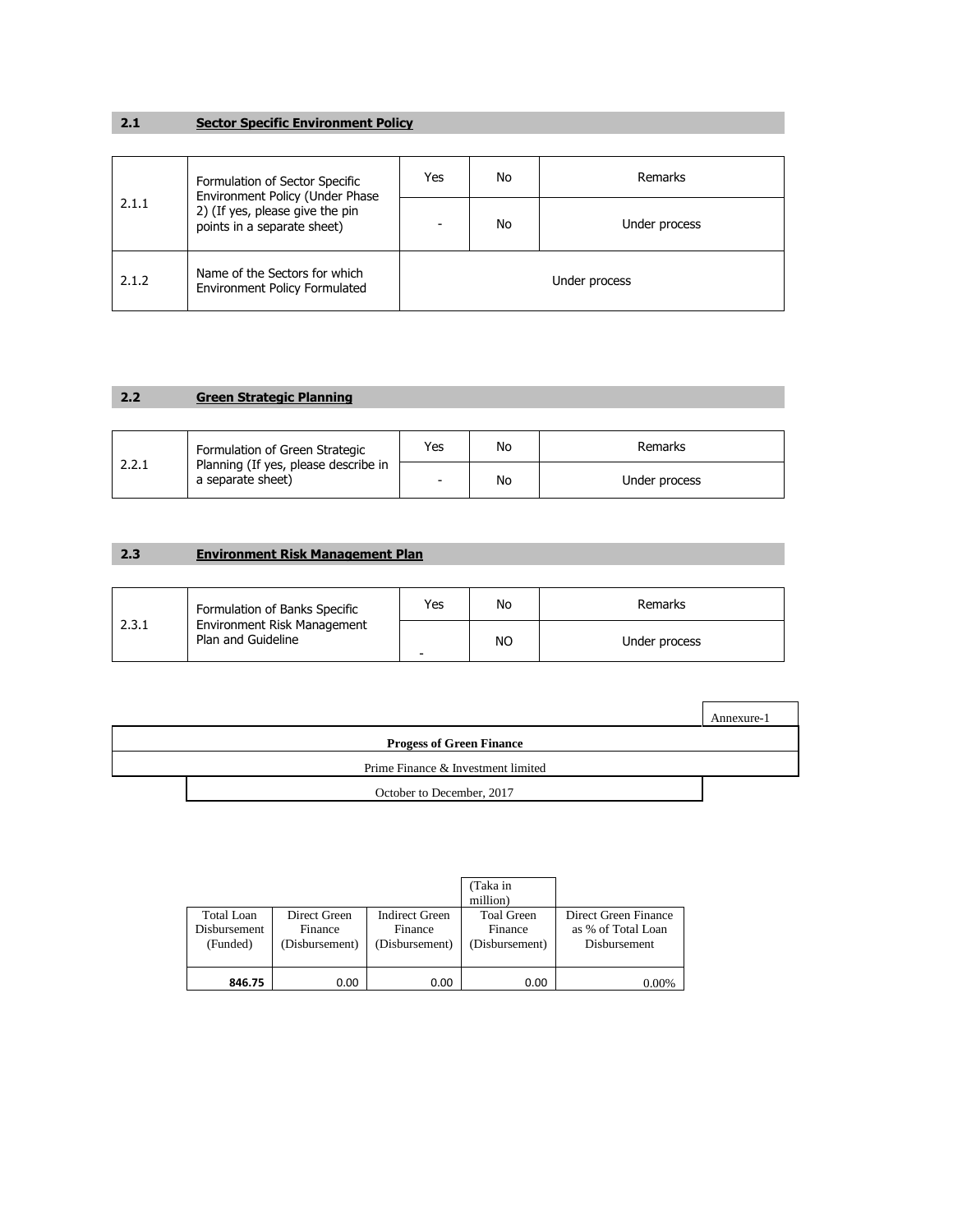**Details of Green Finance**

 $\overline{\phantom{a}}$ 

|                 |                                                                    | Amount (in million Taka) |                 |                                                            | Amount (in<br>million Taka) |
|-----------------|--------------------------------------------------------------------|--------------------------|-----------------|------------------------------------------------------------|-----------------------------|
| Bio-gas         | Setting up of Bio-gas Plant<br>in existing Dairy & poultry<br>Farm |                          |                 | Solar Home System                                          |                             |
|                 | <b>Integrated Cow Rearing</b><br>and Setting up of Bio-gas Plant   |                          |                 | Solar Micro/Mini Grid                                      |                             |
|                 | Organic Manure from Slurry                                         |                          |                 | <b>Solar Irrigation Pumping</b><br>System                  |                             |
|                 | Mid Range Bio-gas Plant                                            |                          | Solar<br>Energy | Solar PV Assembly Plant                                    |                             |
|                 | Biomass based large scale Bio-<br>gas Plant                        |                          |                 | Solar PV Plant capable to<br>produce 1 MW or more<br>Power |                             |
|                 | Poultry & Dairy based large<br>scale Bio-gas Plant                 |                          |                 | Solar Cooker assembly Plant<br>Solar Cooker assembly Plant |                             |
| Hydro-<br>Power | Hydropower (Pico, Micro &<br>Mini)                                 |                          |                 | Solar Water Heater<br><b>Assembly Plant</b>                |                             |
| Wind-<br>Power  | Wind Energy driven Power<br>Plant                                  |                          |                 | Solar Air Heater & Cooling<br><b>System Assembly Plant</b> |                             |
|                 |                                                                    |                          |                 | Solar Energy Driven Cold<br>Storage                        |                             |
|                 |                                                                    |                          |                 | Surface Water Purification<br>Plant using Solar Pump       |                             |

| <b>Energy Efficiency</b>                                                                                                                                  |                             |                                                                                                |                             |  |  |
|-----------------------------------------------------------------------------------------------------------------------------------------------------------|-----------------------------|------------------------------------------------------------------------------------------------|-----------------------------|--|--|
|                                                                                                                                                           | Amount (in million<br>Taka) |                                                                                                | Amount (in million<br>Taka) |  |  |
| Substitution of Conventional Lime Kiln by<br><b>Energy Efficient Kiln</b>                                                                                 |                             | Energy efficient Improved Cook<br>Stove(ICS)/ICS Renewable/Hybrid<br>Cook Stove Assembly Plant |                             |  |  |
| Substitution of Conventional lighting<br>system, electronic material, Boiler with<br>energy efficient alternatives on the basis of<br><b>Energy Audit</b> |                             | LED Bulb/Tube Manufacturing Plant                                                              |                             |  |  |
| Auto sensor power switch assembly Plant                                                                                                                   |                             | LED Bulb/Tube Assembly Plant                                                                   |                             |  |  |
| Waste Heat Recovery System                                                                                                                                |                             |                                                                                                |                             |  |  |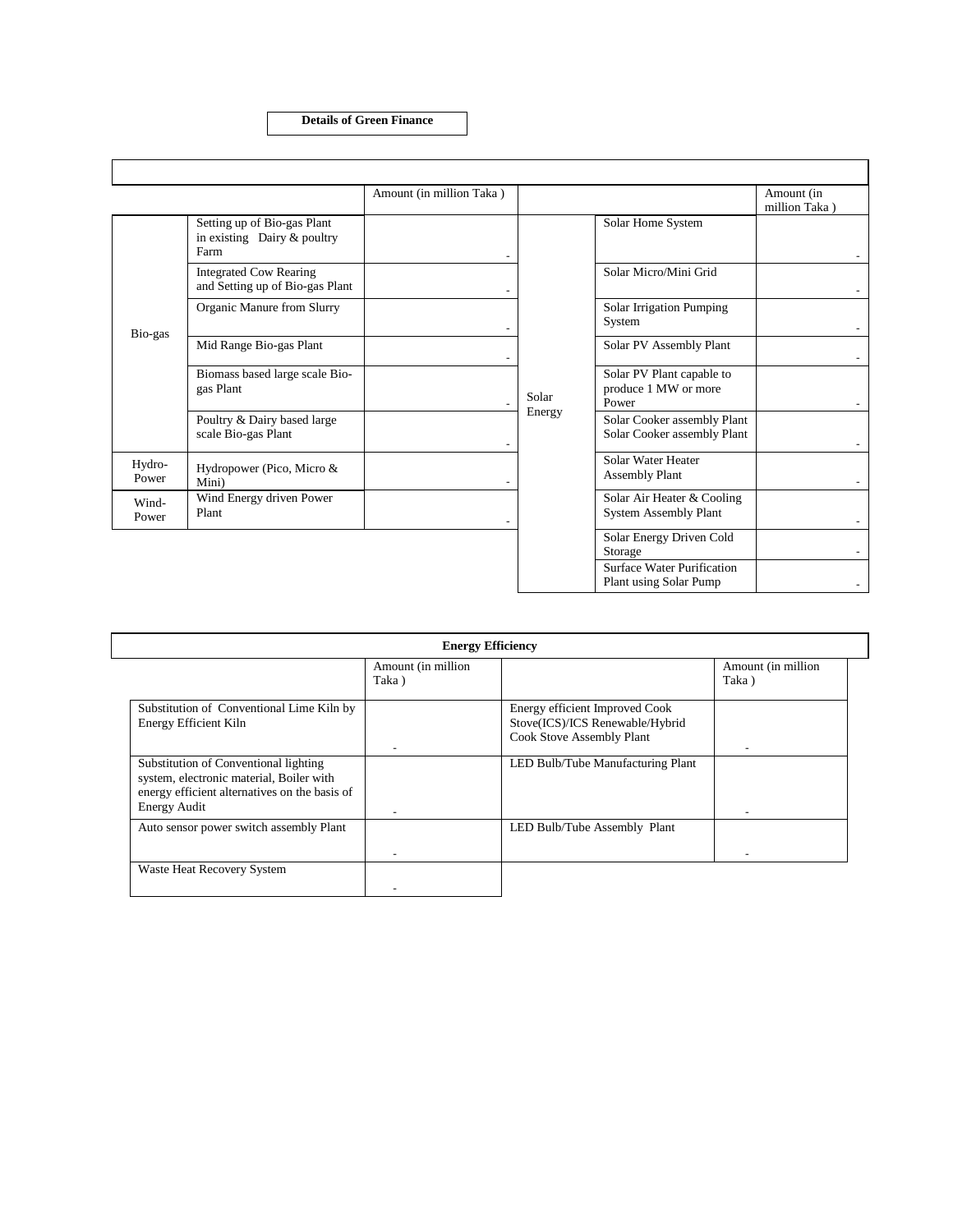| <b>Solid Waste Management</b>                               |                             |                                            |                              |  |
|-------------------------------------------------------------|-----------------------------|--------------------------------------------|------------------------------|--|
|                                                             | Amount (in<br>million Taka) |                                            | Amount (in million)<br>Taka) |  |
| Methane Recovery from Municipal waste &<br>to produce Power |                             | Auto sensor power<br>switch assembly Plant |                              |  |
| Municipal waste to Compost                                  |                             | Hazardous waste<br>treatment facility      |                              |  |

| <b>Liquid Waste Management</b>                                                  |                             |                                            |                             |  |
|---------------------------------------------------------------------------------|-----------------------------|--------------------------------------------|-----------------------------|--|
|                                                                                 | Amount (in<br>million Taka) |                                            | Amount (in million<br>Taka) |  |
| Biological Effluent Treatment Plant (ETP)                                       |                             | Waste Water Treatment<br>Plant             |                             |  |
| Combination type (Chemical +Biological) of<br><b>ETP</b>                        |                             | Sewage Water<br><b>Treatment Plant</b>     |                             |  |
| Conversion of Chemical ETP to Combination<br>type (Chemical+ Biological) of ETP |                             | Central Effluent<br><b>Treatment Plant</b> |                             |  |

| <b>Alternative Energy</b>                                                    |                          |  |
|------------------------------------------------------------------------------|--------------------------|--|
|                                                                              | Amount (in million Taka) |  |
| Production of Burnable Oil from<br>waste Tire by the Process of<br>Pyrolysis |                          |  |

| <b>Fire Burnt Brick</b>                           |                          |  |
|---------------------------------------------------|--------------------------|--|
|                                                   | Amount (in million Taka) |  |
|                                                   |                          |  |
| Setting up of Hybrid Hoffman                      |                          |  |
| Kiln(HHK)/Tunnel<br>Kiln/equivalent technology in |                          |  |
| Brick manufacturing Industry                      |                          |  |

| <b>Non Fire Block Brick</b>           |                          |  |
|---------------------------------------|--------------------------|--|
|                                       | Amount (in million Taka) |  |
| Compressed Block-Brick                | -                        |  |
| <b>Autoclaved Aerated</b><br>Concrete |                          |  |